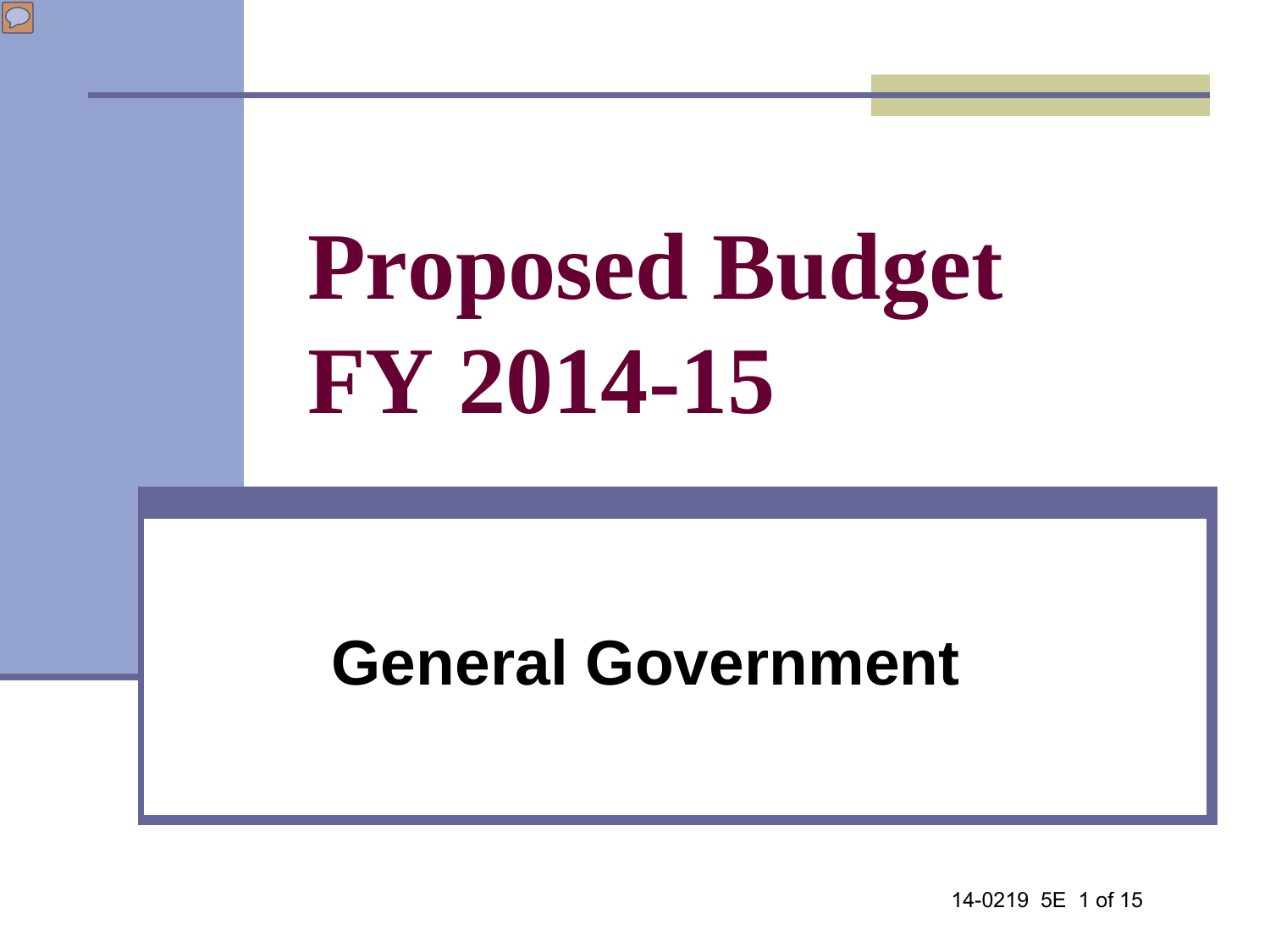#### **General Government**

Board of Supervisors Chief Administrative Office Auditor-Controller Treasurer/Tax Collector Assessor County Counsel Human Resources Information Technologies Economic Development/Parks Recorder Clerk / Elections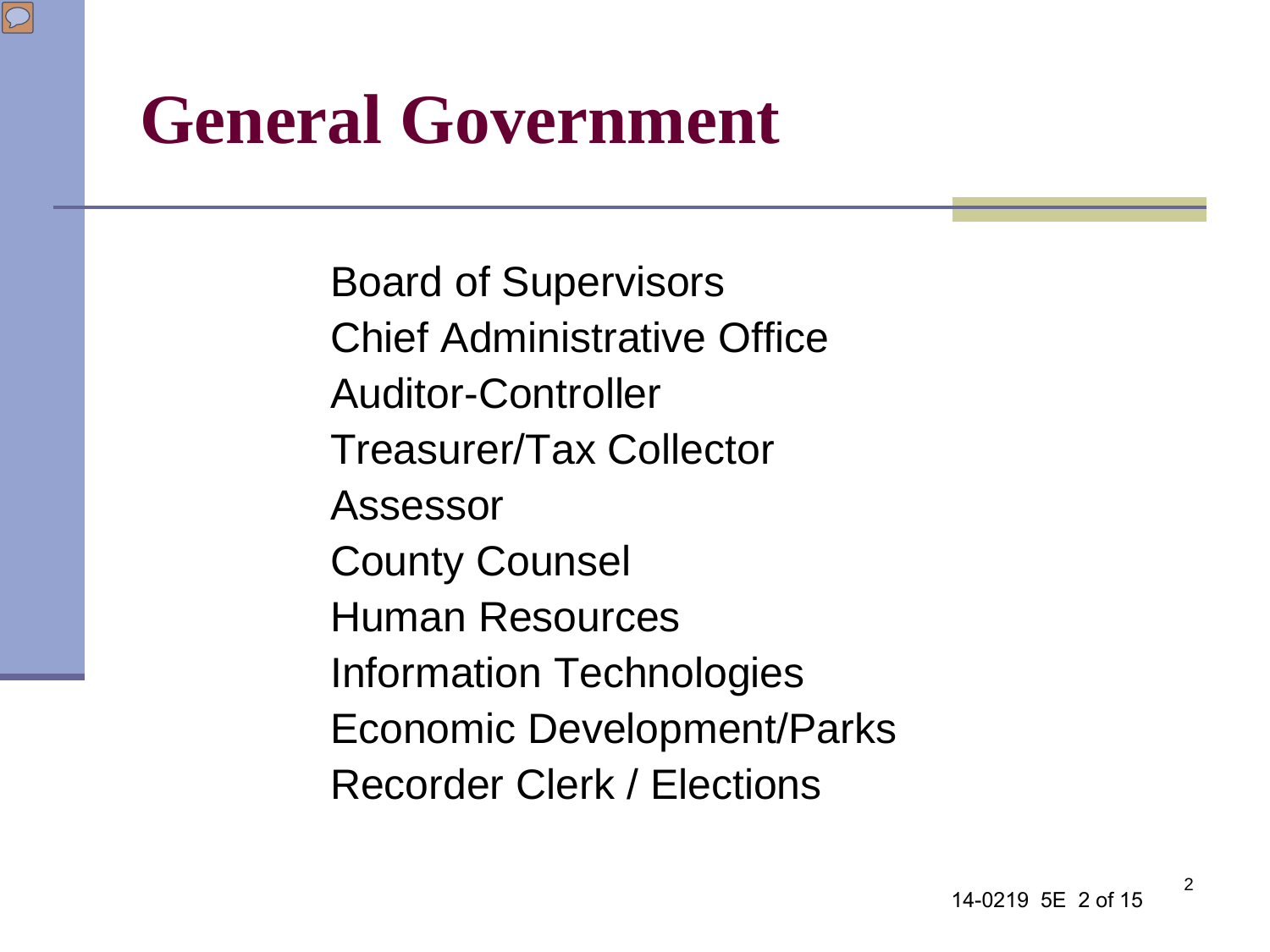### **FY 14-15 Source of Funds General Government**

 $\overline{C}$ 

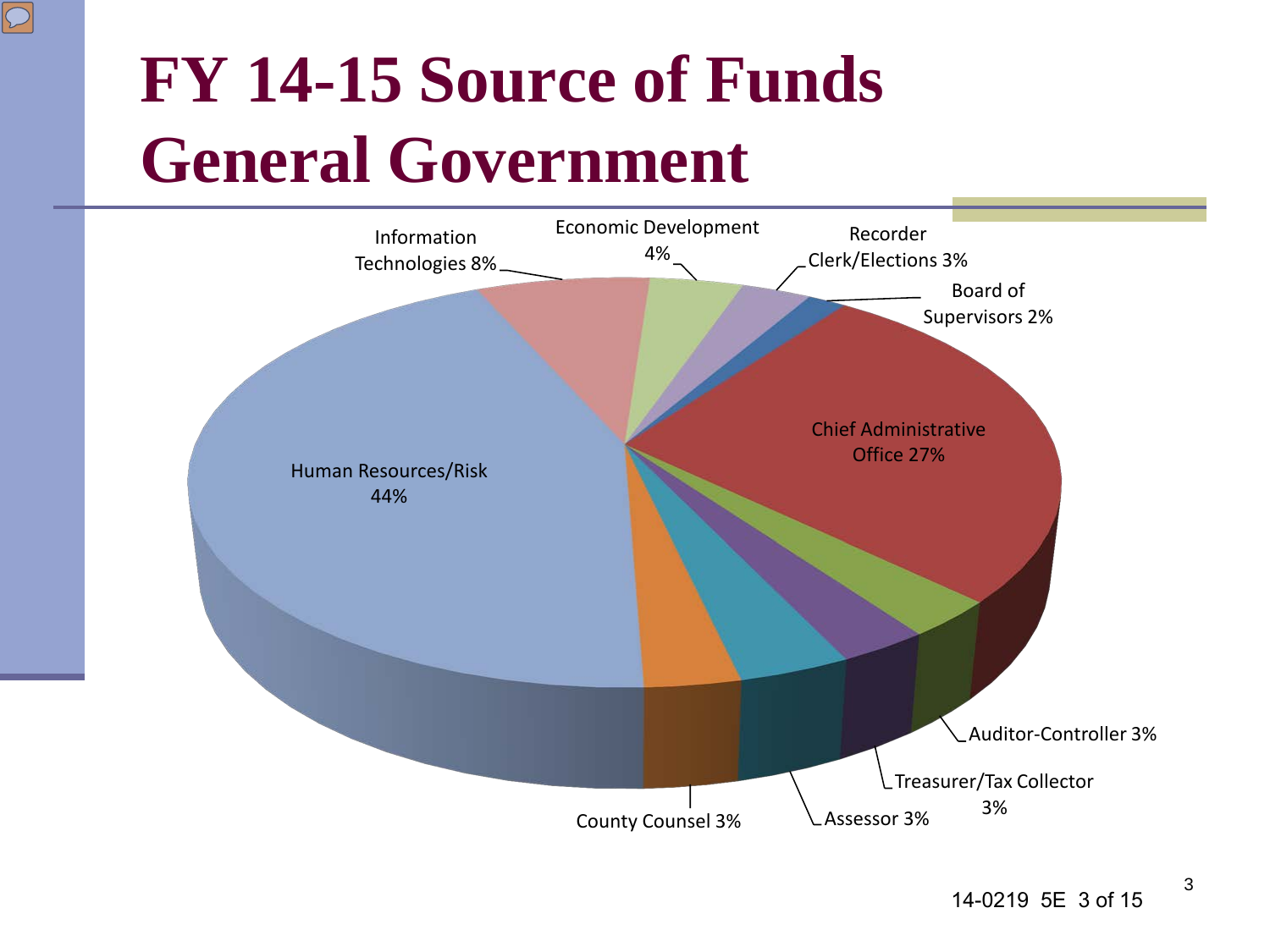## **FY 14-15 Source of Funds - Changes General Government**

 $\boxed{\bigcirc}$ 

| <b>Department</b>                  | FY 13-14<br><b>Projected</b> | FY 14-15<br><b>Recmd</b> | Change        | $\frac{9}{6}$<br>Change |
|------------------------------------|------------------------------|--------------------------|---------------|-------------------------|
| <b>Board of Supervisors</b>        | \$1,073                      | \$2,835                  | \$1,762       | 164%                    |
| <b>Chief Administrative Office</b> | \$23,603,897                 | \$21,910,749             | (\$1,693,148) | $-7%$                   |
| <b>Auditor-Controller</b>          | \$442,456                    | \$445,900                | \$3,444       | 1%                      |
| <b>Treasurer/Tax Collector</b>     | \$1,744,562                  | \$1,827,834              | \$83,272      | 5%                      |
| Assessor                           | \$432,710                    | \$449,400                | \$16,690      | 4%                      |
| <b>County Counsel</b>              | \$405,000                    | \$481,000                | \$76,000      | 19%                     |
| <b>Human Resources/Risk</b>        | \$39,868,173                 | \$44,268,458             | \$4,400,285   | 11%                     |
| <b>Information Technologies</b>    | \$2,115,271                  | \$88,620                 | (\$2,026,651) | $-96%$                  |
| <b>Economic Development</b>        | \$5,576,328                  | \$1,668,865              | (\$3,907,463) | $-70%$                  |
| Recorder Clerk/Registrar           | \$2,374,418                  | \$2,282,219              | (\$92,199)    | $-4%$                   |
| Total                              | \$76,563,888                 | \$73,425,880             | (\$3,138,008) | $-4%$                   |

14-0219 5E 4 of 15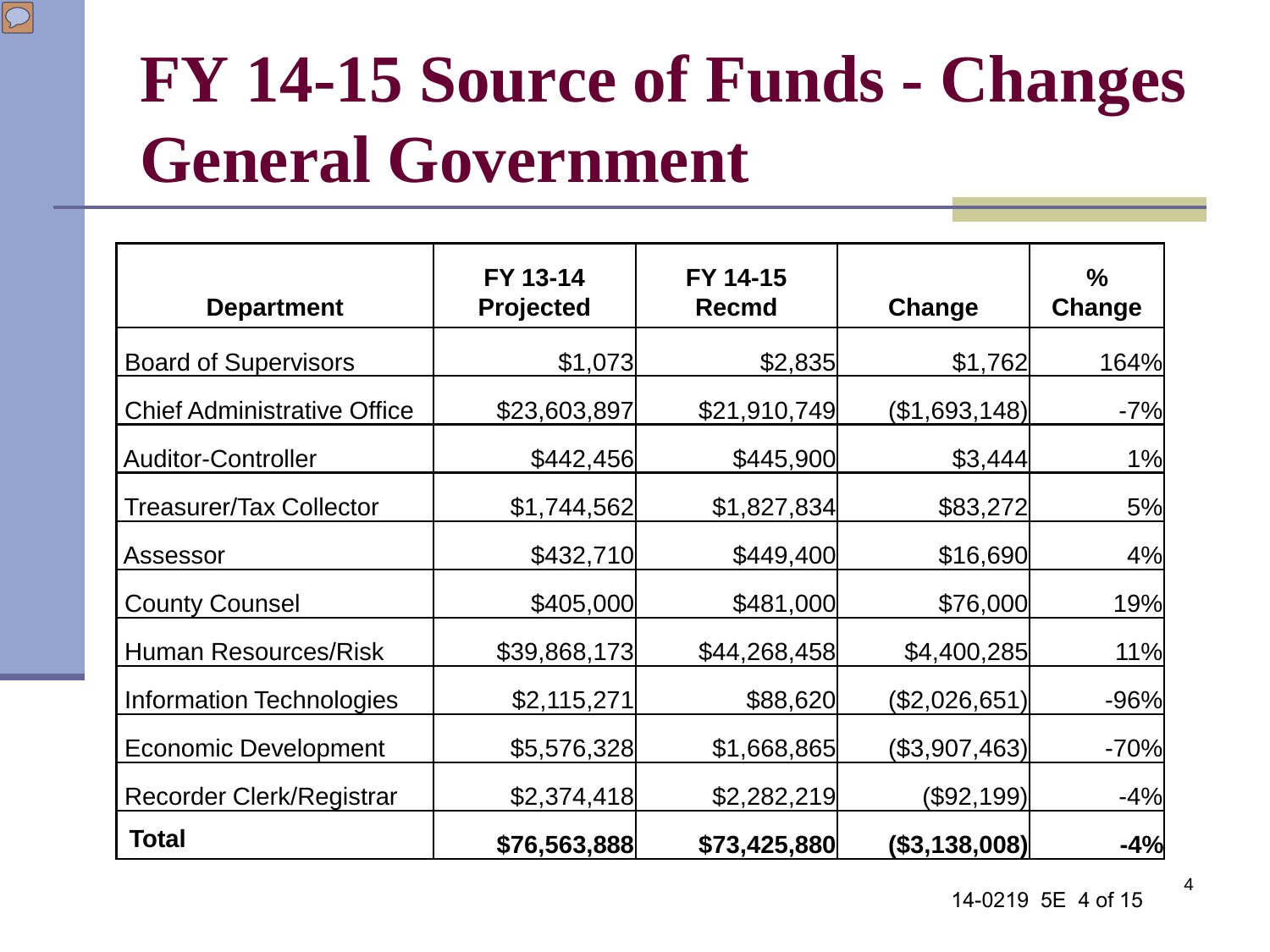### **Use of Funds General Government**

 $\boxed{\bigcirc}$ 

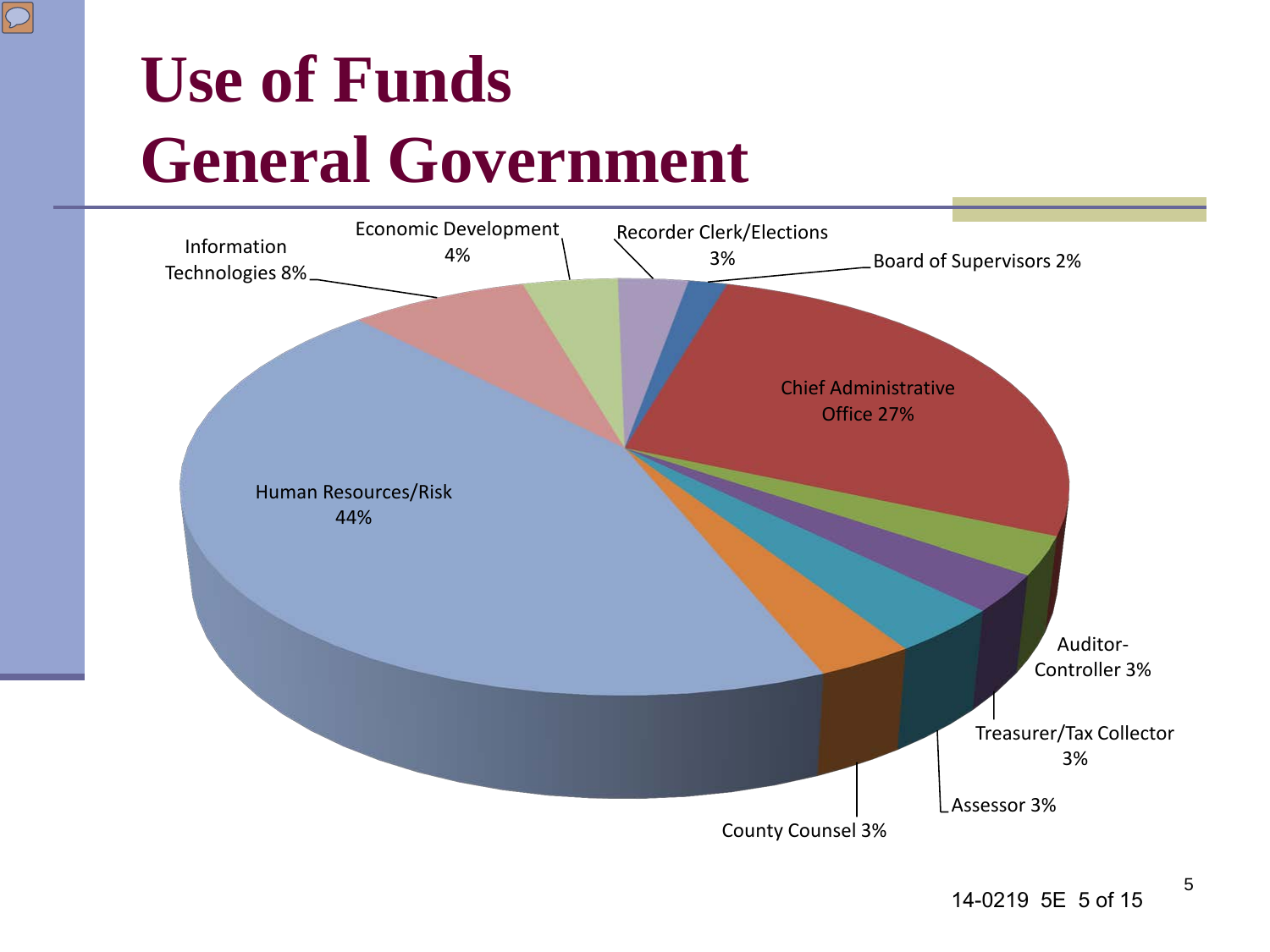### **Use of Funds - Changes General Government**

 $\boxed{\bigcirc}$ 

| <b>Department</b>                  | FY 13-14<br>Projected | FY 14-15<br><b>Recmd</b> | Change        | $\%$<br>Change |
|------------------------------------|-----------------------|--------------------------|---------------|----------------|
| <b>Board of Supervisors</b>        | \$1,542,006           | \$1,771,572              | \$229,566     | 15%            |
| <b>Chief Administrative Office</b> | \$29,821,796          | \$28,500,812             | (\$1,320,984) | $-4%$          |
| <b>Auditor-Controller</b>          | \$2,972,230           | \$3,041,255              | \$69,025      | 2%             |
| Treasurer/Tax Collector            | \$2,911,501           | \$2,963,772              | \$52,271      | 2%             |
| Assessor                           | \$3,549,674           | \$3,668,112              | \$118,438     | 3%             |
| <b>County Counsel</b>              | \$2,840,541           | \$3,131,126              | \$290,585     | 10%            |
| <b>Human Resources/Risk</b>        | \$41,244,734          | \$46,125,062             | \$4,880,328   | 12%            |
| <b>Information Technologies</b>    | \$4,655,406           | \$8,080,072              | \$3,424,666   | 74%            |
| <b>Economic Development</b>        | \$7,139,245           | \$4,347,766              | (\$2,791,479) | $-39%$         |
| Recorder Clerk/Registrar           | \$3,388,449           | \$3,222,183              | (\$166,266)   | $-5%$          |
| <b>Total</b>                       | \$100,065,582         | \$104,851,732            | \$4,786,150   | 5%             |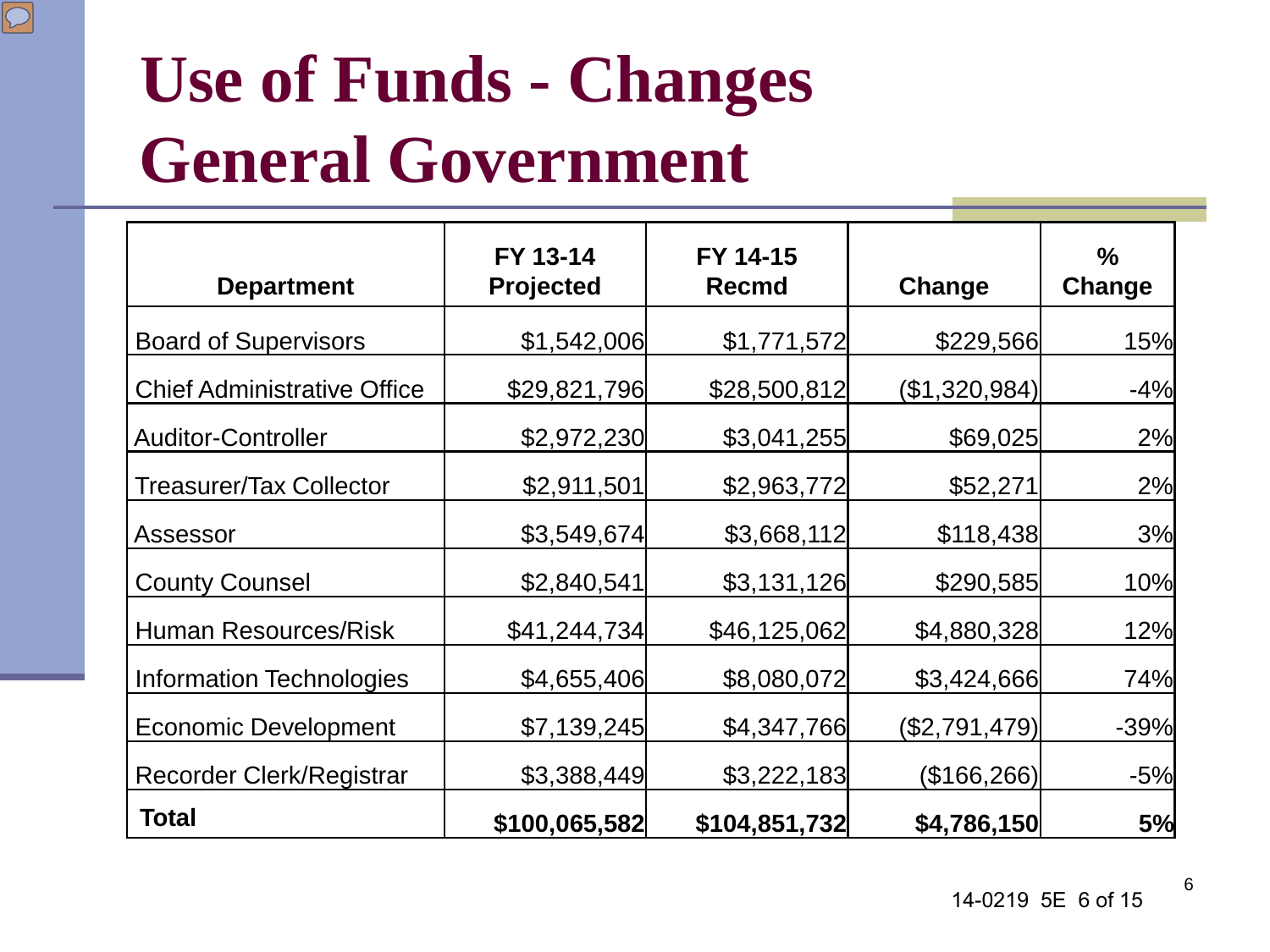## **Net County Cost General Government**

 $\boxed{\bigcirc}$ 

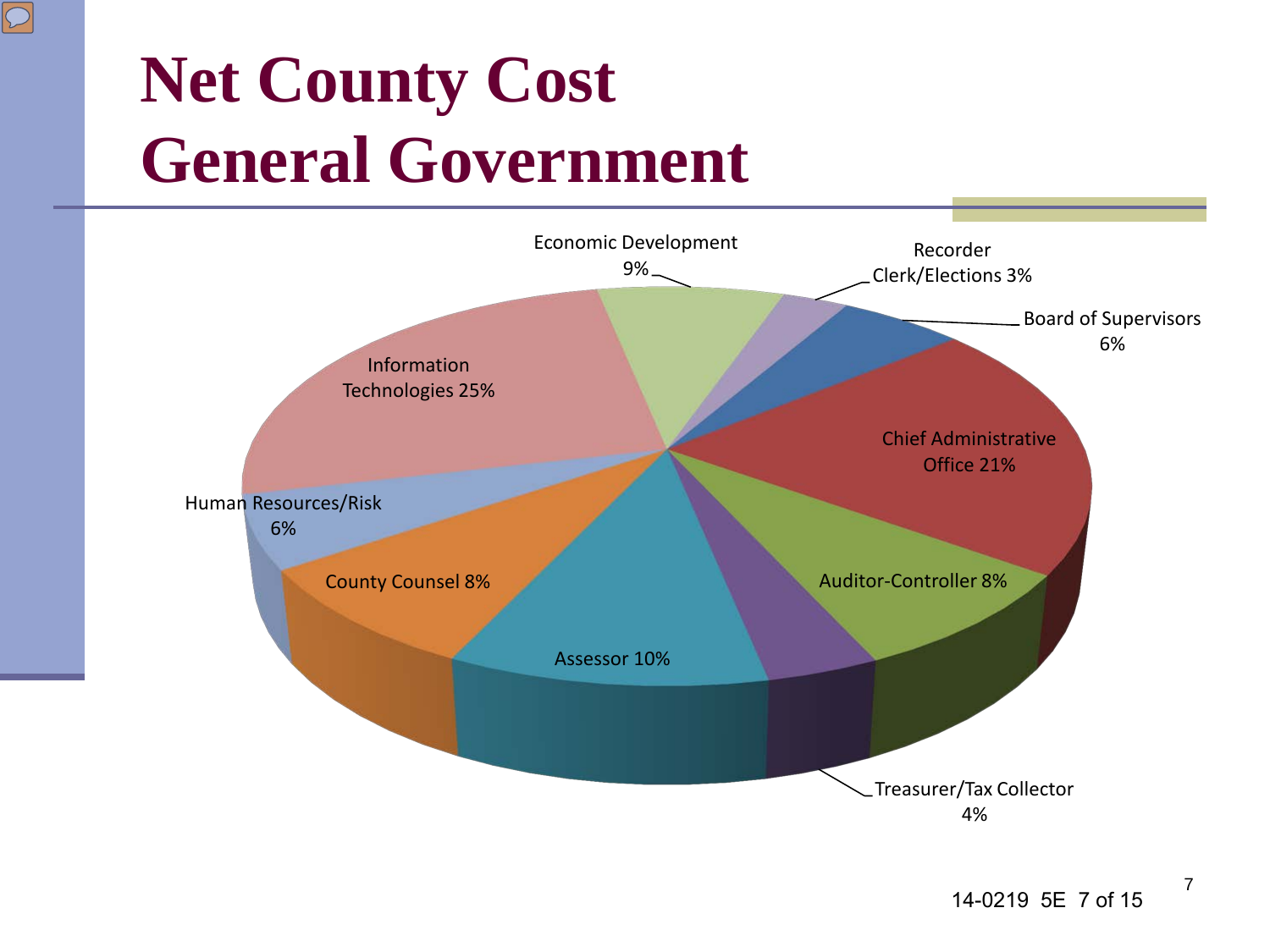# **FY 14-15 Net County Cost by Department**

 $\boxed{\bigcirc}$ 

| <b>Department</b>                  | FY 13-14<br><b>Projected</b> | FY 14-15<br><b>Recmd</b> | Change       | $\frac{9}{6}$<br>Change |
|------------------------------------|------------------------------|--------------------------|--------------|-------------------------|
| <b>Board of Supervisors</b>        | \$1,540,933                  | \$1,768,737              | \$227,804    | 15%                     |
| <b>Chief Administrative Office</b> | \$6,217,899                  | \$6,590,063              | \$372,164    | 6%                      |
| <b>Auditor-Controller</b>          | \$2,529,774                  | \$2,595,355              | \$65,581     | 3%                      |
| <b>Treasurer/Tax Collector</b>     | \$1,166,939                  | \$1,135,938              | $(\$31,001)$ | $-3%$                   |
| Assessor                           | \$3,116,964                  | \$3,218,712              | \$101,748    | 3%                      |
| <b>County Counsel</b>              | \$2,435,541                  | \$2,650,126              | \$214,585    | 9%                      |
| <b>Human Resources/Risk</b>        | \$1,376,561                  | \$1,856,604              | \$480,043    | 35%                     |
| Information Technologies           | \$2,540,135                  | \$7,991,452              | \$5,451,317  | 215%                    |
| <b>Economic Development</b>        | \$1,562,917                  | \$2,678,901              | \$1,115,984  | 71%                     |
| Recorder Clerk/Registrar           | \$1,014,031                  | \$939,964                | (\$74,067)   | $-7%$                   |
| Total                              | \$23,501,694                 | \$31,425,852             | \$7,924,158  | 34%                     |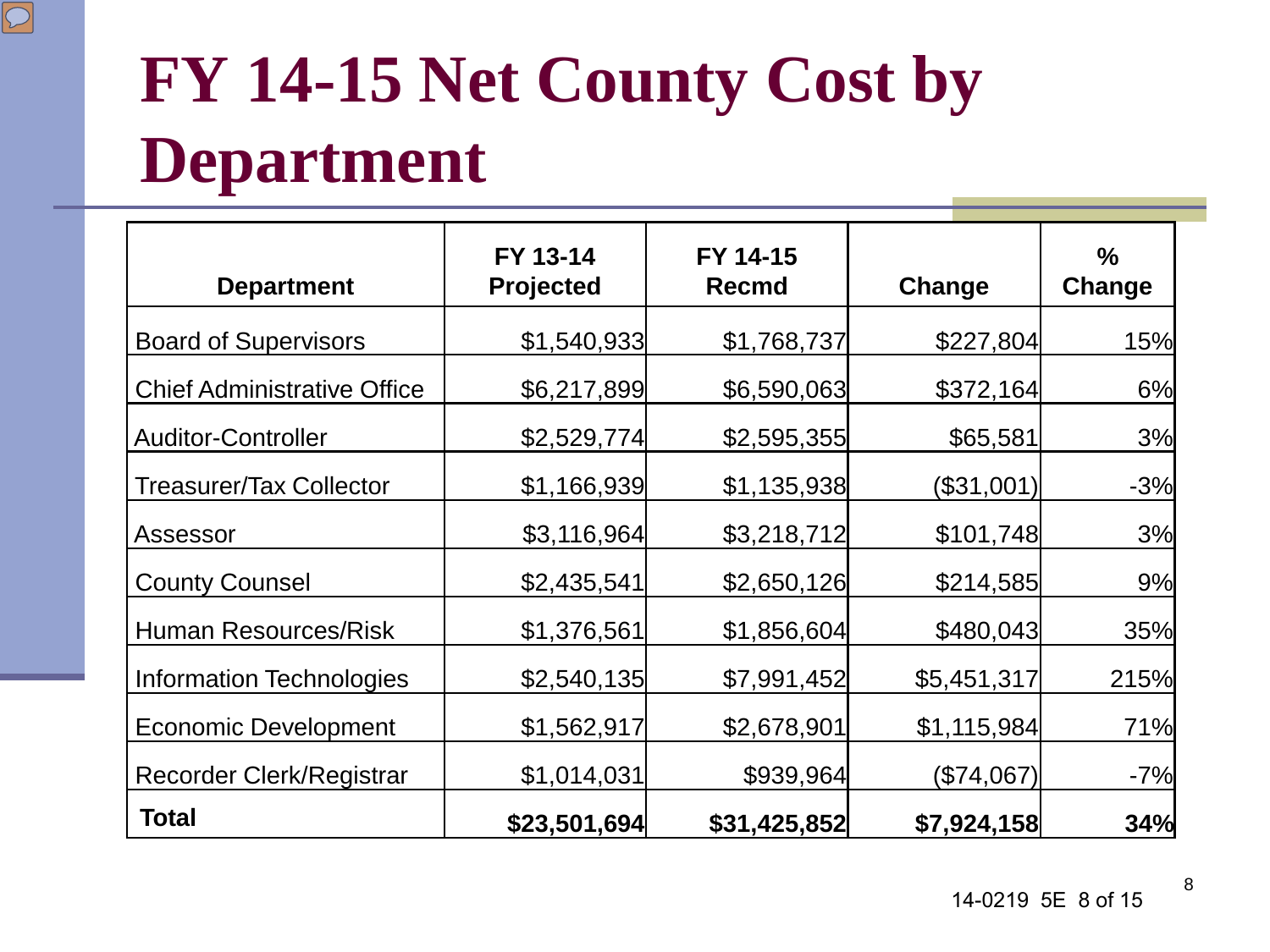## **FY 14-15 Staffing General Government**

 $\overline{\bigcirc}$ 

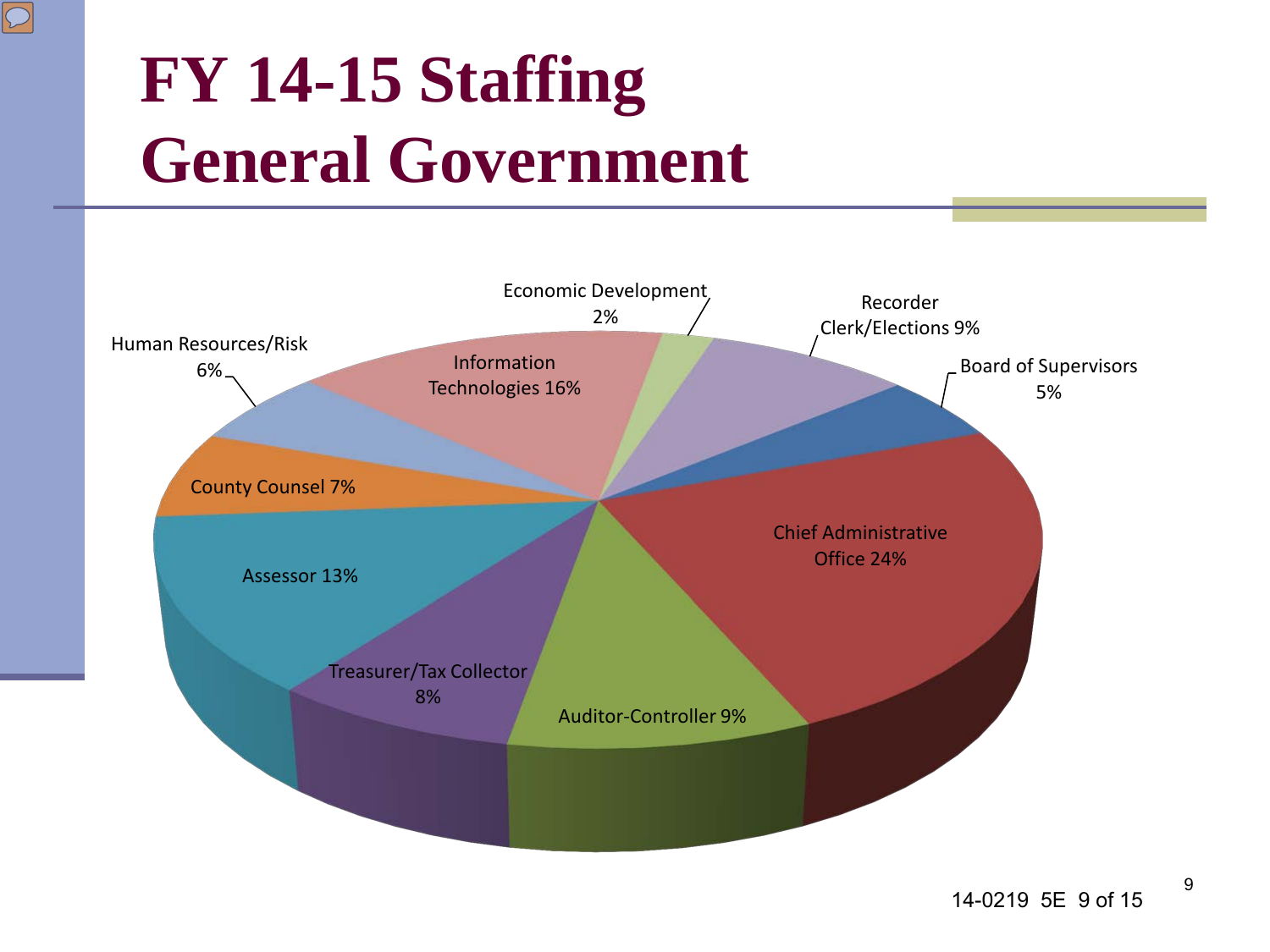### **Staffing General Government**

 $\boxed{\bigcirc}$ 

| <b>Department</b>                  | FY 13-14<br><b>Adjusted</b> | FY 14-15<br><b>Recmd</b> | Change |
|------------------------------------|-----------------------------|--------------------------|--------|
| <b>Board of Supervisors</b>        | 14.0                        | 14.0                     |        |
| <b>Chief Administrative Office</b> | 65.5                        | 64.5                     | (1.0)  |
| <b>Auditor-Controller</b>          | 24.6                        | 24.6                     |        |
| <b>Treasurer/Tax Collector</b>     | 19.0                        | 20.0                     | $1.0*$ |
| Assessor                           | 35.8                        | 35.8                     |        |
| <b>County Counsel</b>              | 18.0                        | 18.0                     |        |
| <b>Human Resources/Risk</b>        | 15.0                        | 16.0                     | 1.0    |
| <b>Information Technologies</b>    | 42.0                        | 43.0                     | 1.0    |
| <b>Economic Development</b>        | 6.0                         | 6.0                      |        |
| Recorder Clerk/Registrar           | 23.5                        | 23.5                     |        |
| <b>Total</b>                       | 263.4                       | 265.4                    | 2.0    |

14-0219 5E 10 of 15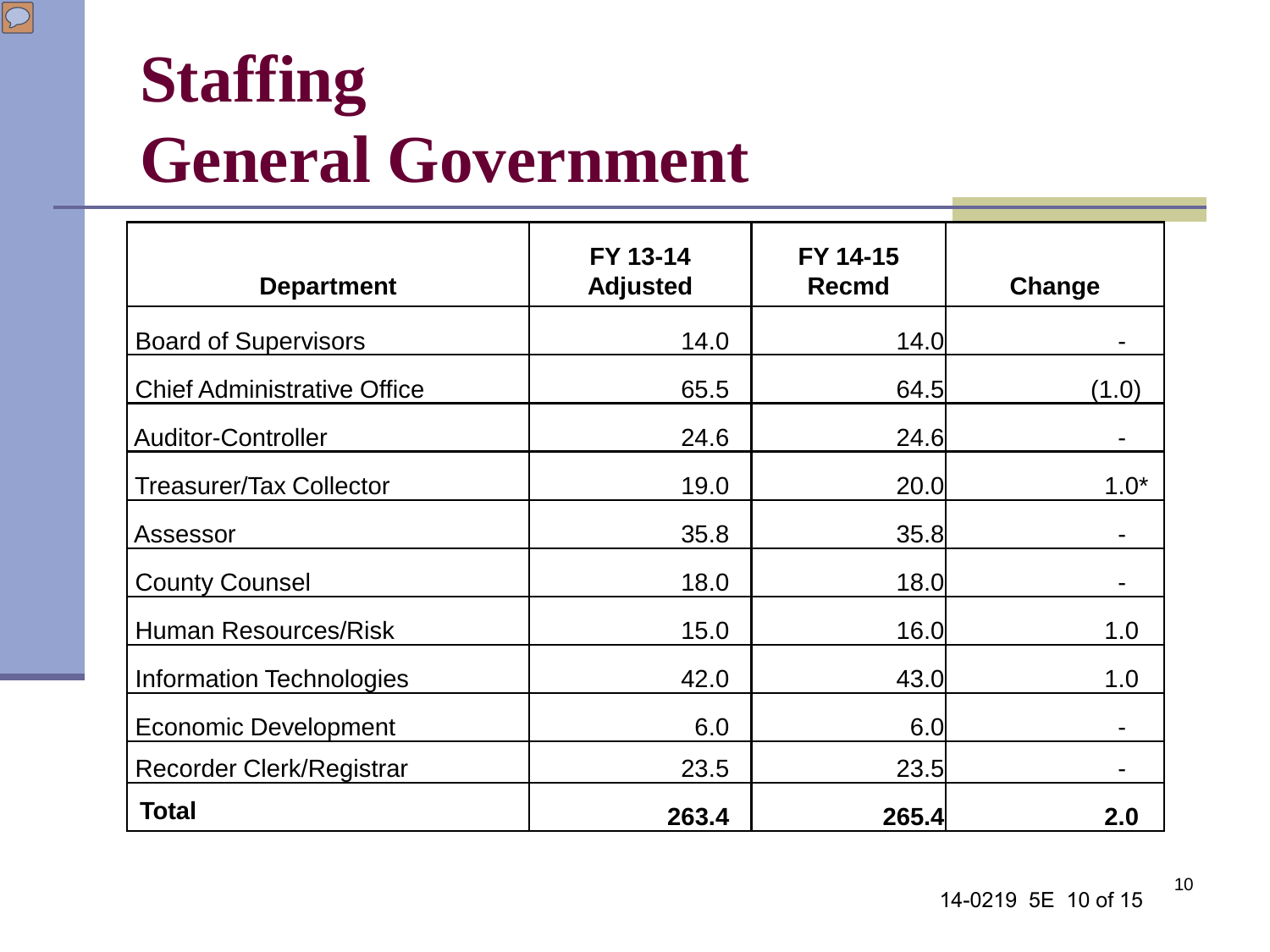

- Board of Supervisors ■ Ordinance code update (Municode)
	- Video system upgrade
- Chief Administrative Office
	- Facilities Workplan
		- Accelerated efforts
		- **Increase in related contracts and fiscal support**
	- **FENIX** project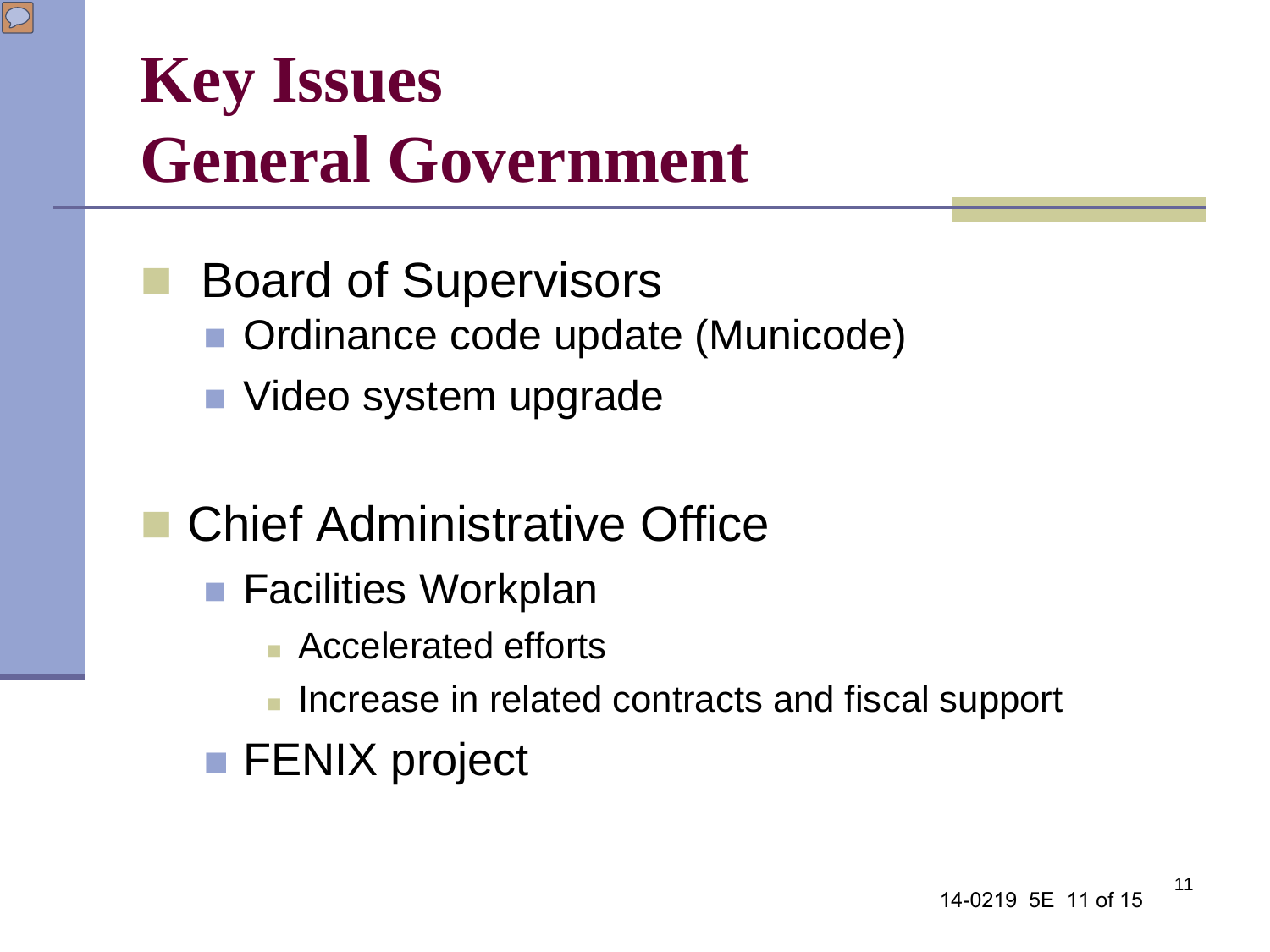

#### **Treasurer/Tax Collector** ■ Sr. Accountant – Limited Term for FENIX

#### Assessor

**Prop 8 reassessments** 

#### County Counsel

- County Counsel retirement
- Case management system update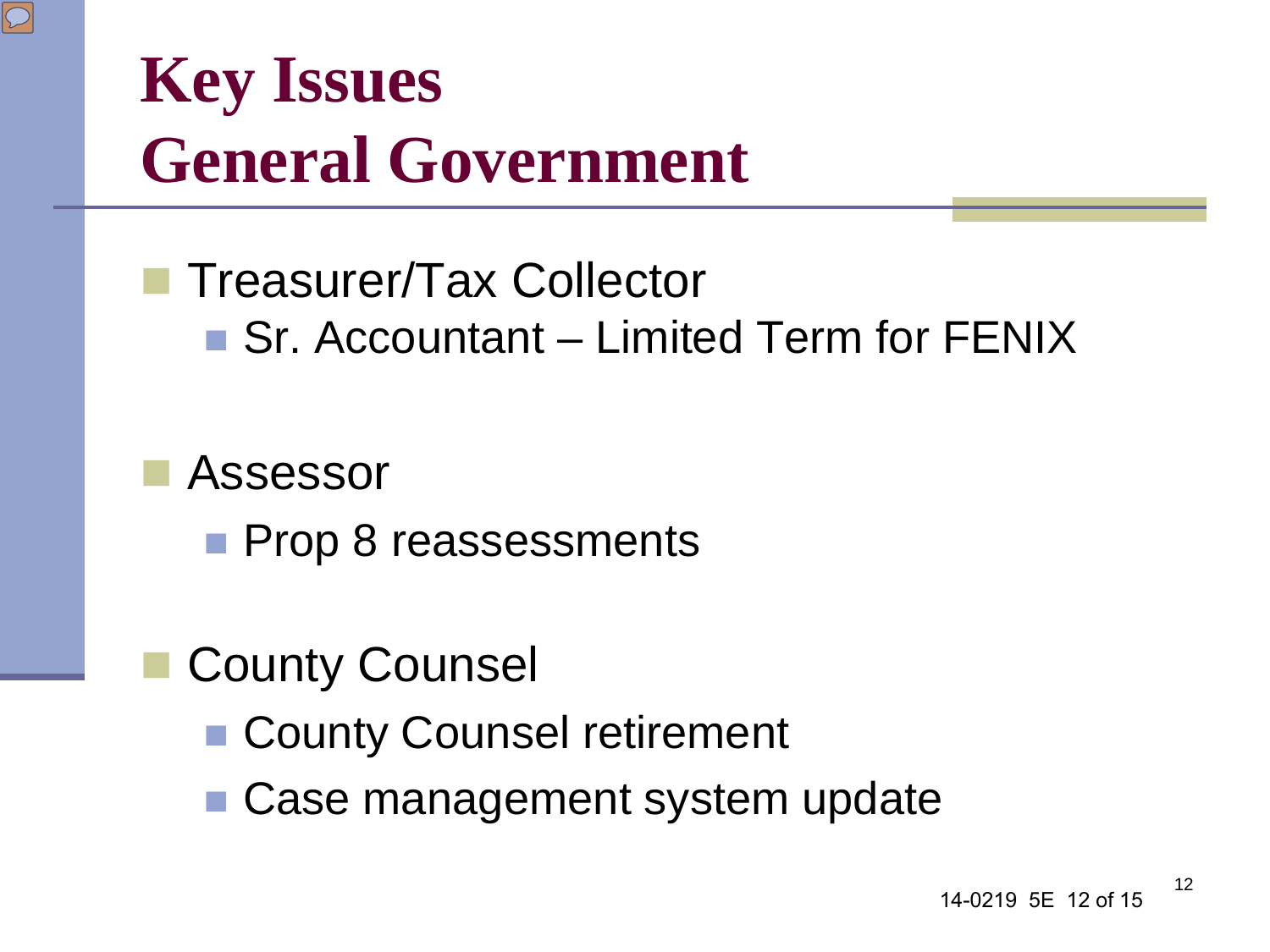

- Human Resources / Risk Management
	- Cultural Assessment Survey Action Plan
	- Risk funds are now at desired 70% confidence level
- Information Technologies ■ Change in cost applied methodology **FENIX** project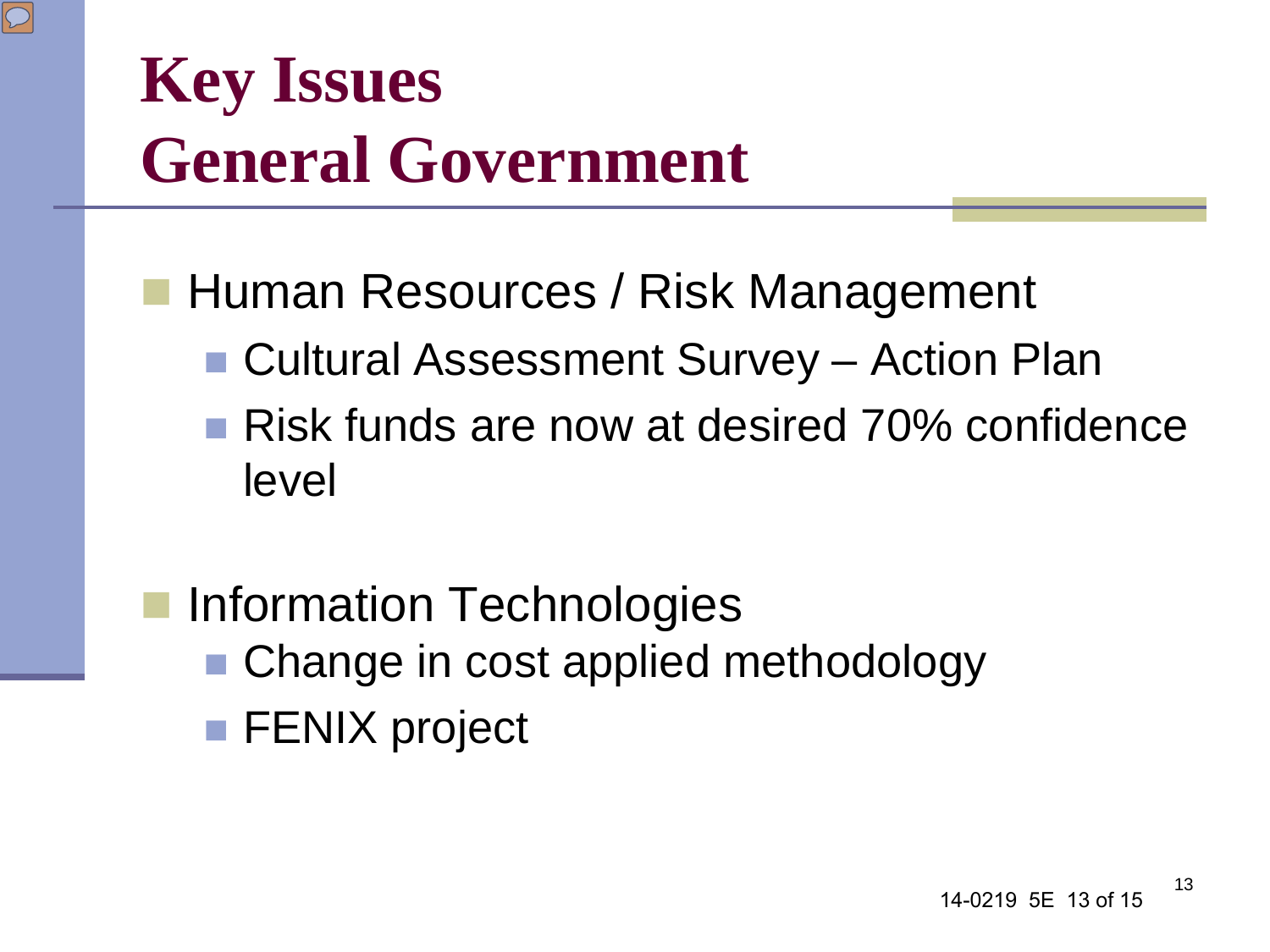

#### **Economic Development**

- **Promotions**
- Parks, Trails and River Management
- Housing, Community & Economic Development (HCED) – fully integrated

#### Recorder-Clerk/Registrar of Voters

- **Upcoming elections**
- Continued technology improvements
	- Paperless document recording